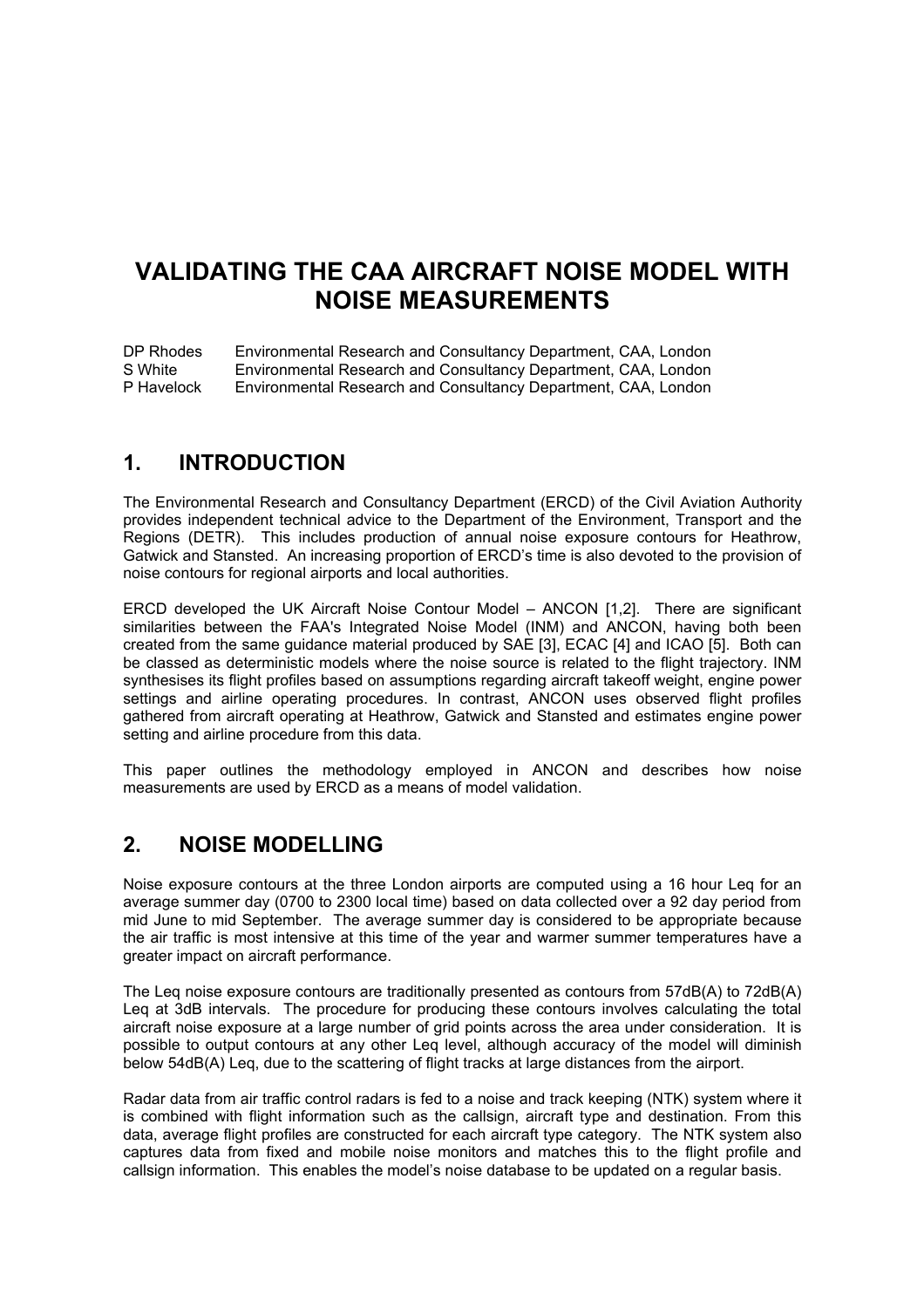ANCON calculates Leq at each grid point by summing the Sound Exposure Levels (SEL) caused by all passing aircraft. To compute the SEL at a particular grid point requires the following data:

- aircraft position in 3 dimensions;
- aircraft velocity  $-$  relative to the grid point; and
- engine power setting/thrust.

The aircraft position and relative velocity are available from the radar data in the NTK system. Engine power setting/thrust can be derived from the mass of the aircraft (estimated) and aircraft performance data. Applying this data to a noise-power-distance (NPD) curve gives the SEL for an aircraft noise event.

Even with current PC technology, processing speed does not permit each individual aircraft movement to be considered separately. Movements are allocated to different aircraft 'types'. Aircraft that are noise significant by virtue of their large numbers or level of noise emissions are represented individually by type, e.g. B747-400. Some are grouped together with other types having similar noise characteristics. For each 'type' average profiles of height and speed against track distance are calculated from an analysis of radar data. These average profiles are subdivided into appropriate linear segments.

Average ground tracks for each route are calculated based on radar data. Accurate noise exposure estimation requires a realistic simulation of the lateral scatter of flight tracks actually observed in practice. This is done by creating additional tracks a number of standard deviations either side of the central average track. The standard deviations and the proportions of traffic allocated to each route are determined by analysis of the radar data.

At each grid point the logarithmic average of the SEL for the 16-hour period is computed and from this Leq can be obtained. This gives the Leq at a large number of grid points from which contours – the curve describing points of equal Leq – can be drawn. Contours are calculated according to the actual use of runways in the 92 day summer period of that particular year but since 1995 - a year of atypical runway usage - have also been calculated using a 'standard' modal split using a 20 year moving average. Modal split refers to the percentage of westerly vs easterly operations at each airport.

Contours are produced annually and published on the DETR web site: (www.aviation.detr.gov.uk).

### **3. NOISE MEASUREMENTS**

The NTK system installed in 1992-93 currently comprises 10 fixed noise monitors at Heathrow, 5 at Gatwick and 8 at Stansted. These are linked to NTK workstations at each airport by means of standard telephone lines and are automatically downloaded every 24 hours. The fixed noise monitors are positioned at approximately 6.5km from the start-of-roll positions and are operated by BAA to monitor aircraft that exceed the departure noise limits. There are no similar noise limits for arriving aircraft.

In addition to the fixed monitors, a pool of approximately 25 mobile noise monitors is shared among the three London airports and the CAA. These can be deployed anywhere inside the NTK radar coverage area. However, in practice there can often be problematic ambient noise sources and access restrictions in the areas of interest around all three London airports and the positioning of monitors can be severely restricted. Even so, the extensive number of sites used in the past few years around London Heathrow is evident in Figure 1.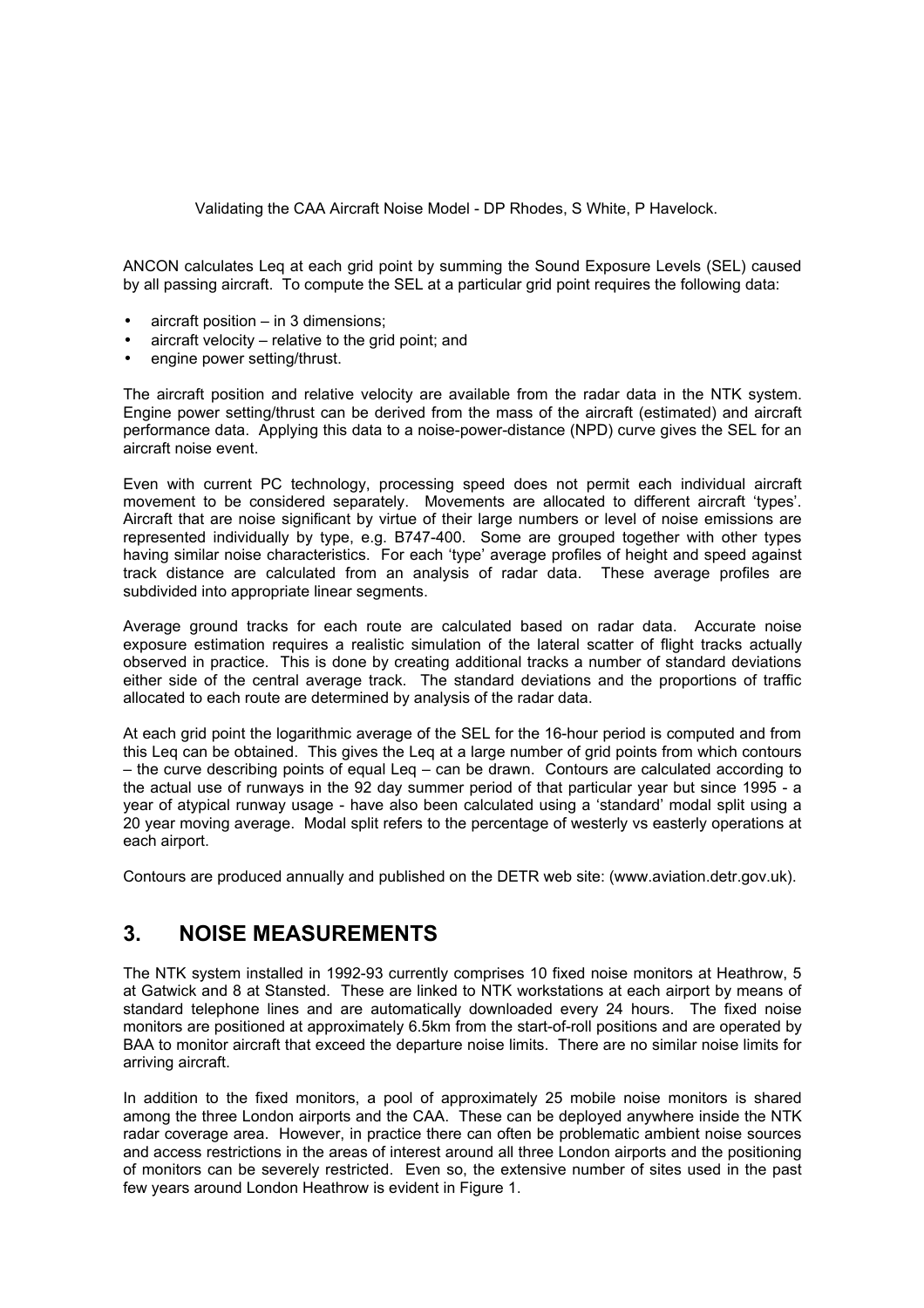Typically, ERCD will deploy 4-6 mobile noise monitors at each airport to supplement data from the fixed noise monitors for noise model validation. ERCD obtains this data from the airports' NTK systems via its own workstation at the CAA. The CAA's NTK terminal is linked to terminals at Heathrow, Gatwick and Stansted via a high-speed data connection. For Heathrow, which is London's busiest airport, this means that nearly 250,000 noise measurements are collected and analysed over the summer period.

When a new monitoring location has been identified, the site is surveyed using GPS equipment to obtain its position to 10m accuracy or better. Once deployed, a mobile noise monitor will typically require weekly site visits to change the batteries and to download stored data onto a laptop PC. However, recent memory upgrades and the acquisition of several solar panels now mean that certain sites can be visited less frequently if required. Mobile phone connections can also be used for sites where regular access is restricted.



**Figure 1: Monitors used by ERCD during 1997-2000 at London Heathrow**

Collected noise measurements are processed using the scheme presented in Figure 2. A principal requirement of the NTK system is to identify which noise events should be matched to local aircraft movements. Depending on the monitor location, noise events may be picked up from other sources such as non-local aircraft flyovers or nearby road traffic. Optimal configuration of key parameters such as threshold level and minimum event duration reduce the likelihood of recording extraneous noise events. Threshold levels between 55dB(A) and 65dB(A) are generally used at the London airports, depending on the level of ambient noise. Accurate noise-to-track matching is helped by ensuring that the real-time clocks in the noise monitors are synchronised with the timestamped radar feed.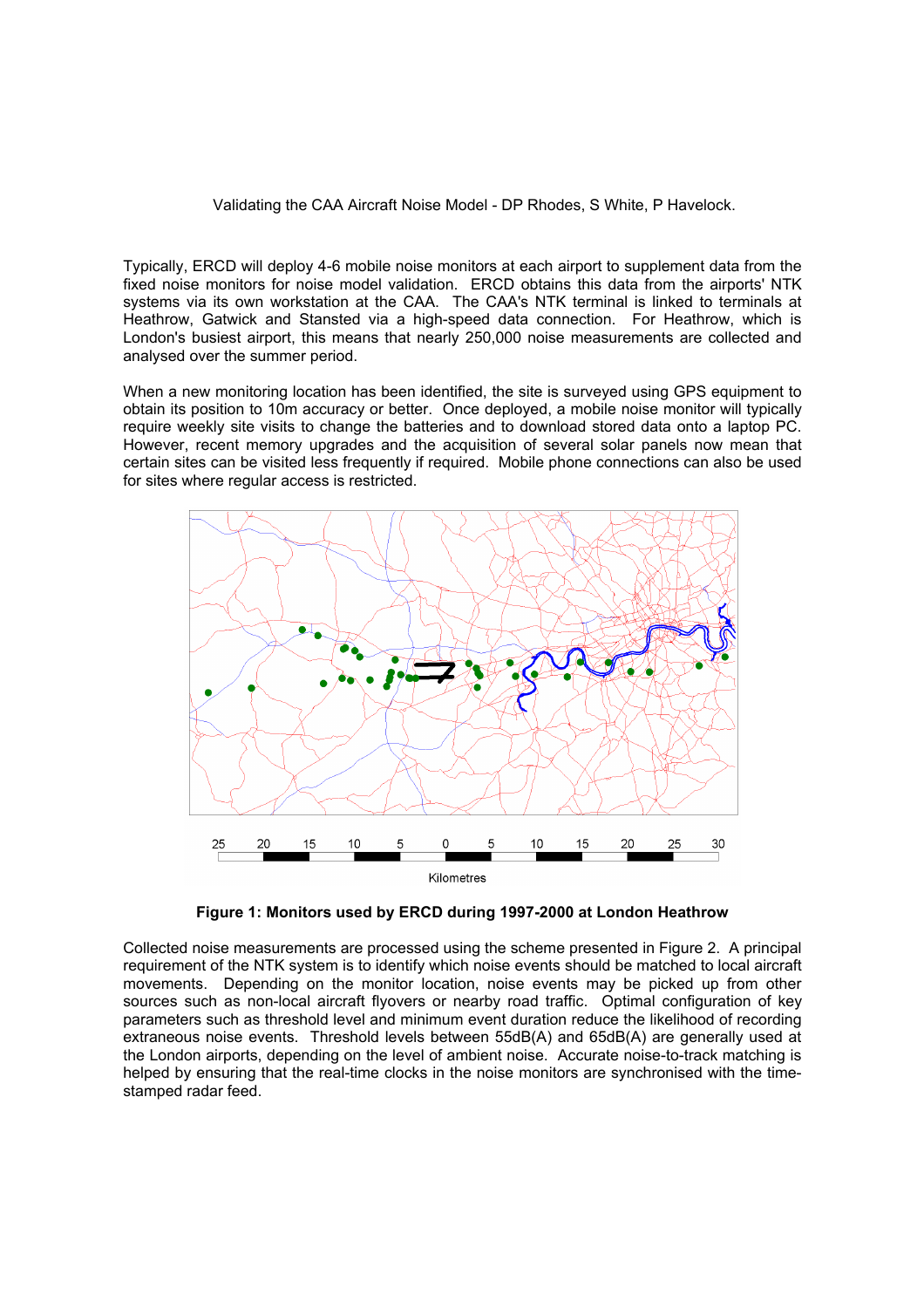

**Figure 2: Noise measurement data processing**

Before any validation work is carried out, the following steps are undertaken to ensure that the final data set contains high quality noise measurements: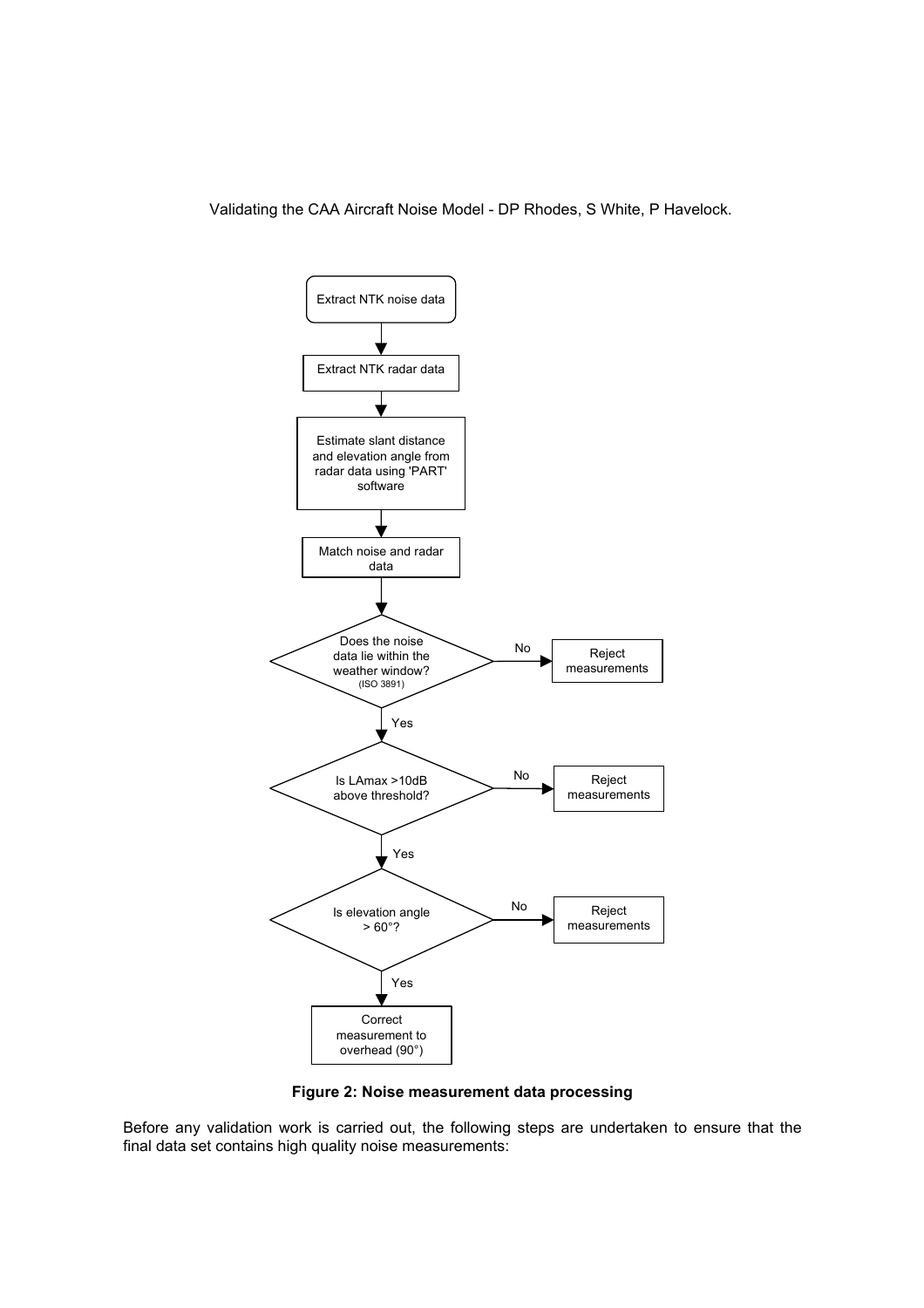- 1. The measured noise levels are screened to exclude data that lie outside an appropriate weather window [6]. However, measurements within the window are not normalised for variations in atmospheric conditions.
- 2. Noise measurements that did not exceed the threshold level of the noise monitor by at least 10dB are discarded.
- 3. The NTK radar data is processed using in-house PC software to calculate for each flight the slant distance (minimum distance) and angle of elevation between the radar track and each noise monitor (Figure 3). To minimise the effects of lateral attenuation (source directivity and overground attenuation), measurements obtained with elevation angles less than 60 degrees are rejected. The remaining measurements are then adjusted for variations in slant distance using NPD relationships.



**Figure 3: Determination of slant distance and elevation angle**

### **4. VALIDATING THE MODEL**

As mentioned earlier, there are significant similarities between INM and ANCON. The noise computation methodology is essentially identical. Both models follow international recommended practice and use industry supplied NPD data to relate aircraft thrust and height with noise emission for individual aircraft types. In fact, using identical input data produces similar results with either model. However, at the London airports, over one third of movements are made by aircraft with no matching INM NPD data available. It is for this reason that a local database has been developed by adjusting the basic NPD data.

The output from ANCON is validated by comparing SEL noise calculations at grid points with noise measurements made at equivalent distances from the airport. A typical example is shown in Figure 4.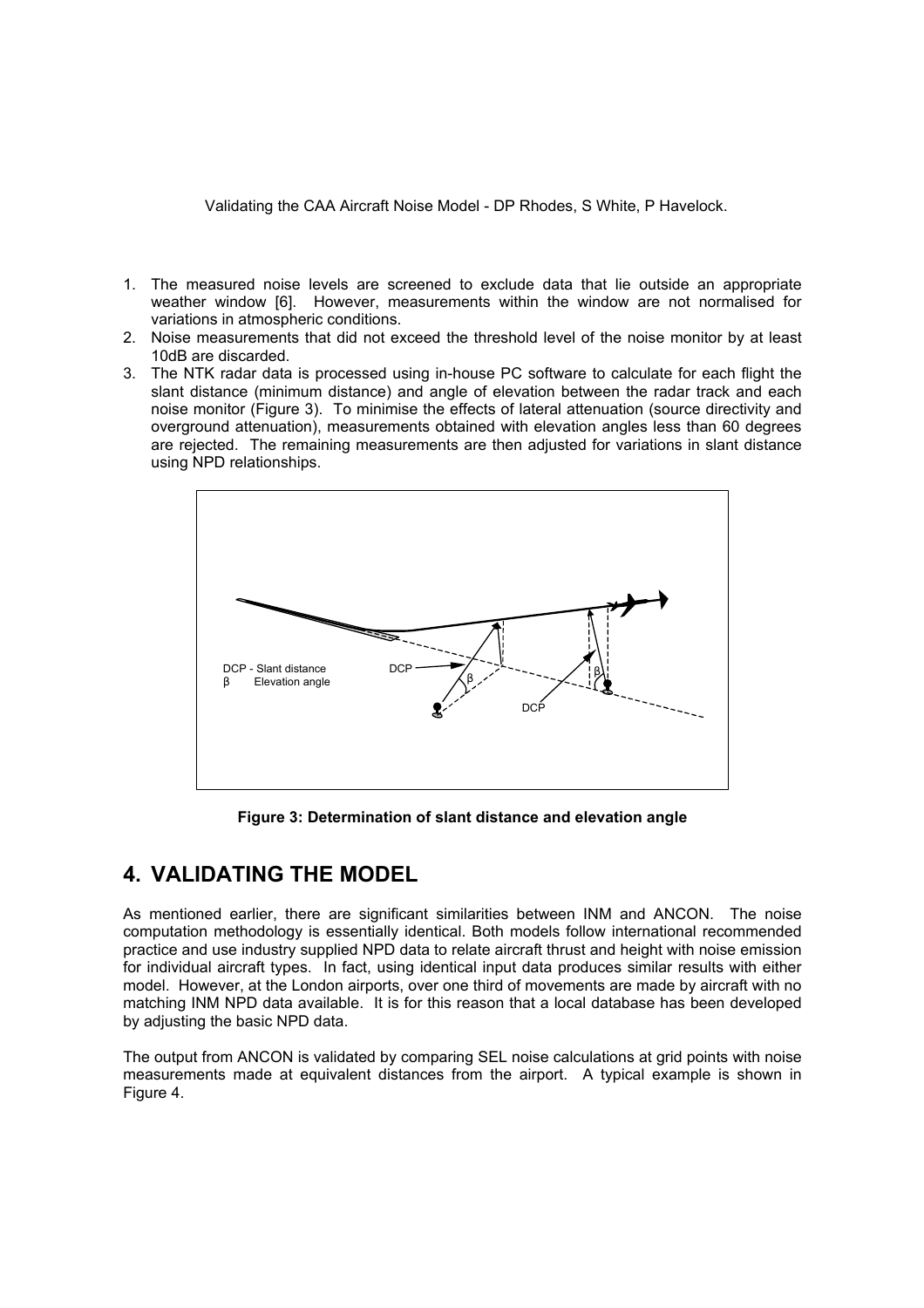

**Figure 4: Predicted and Measured SEL levels vs distance from start of roll**

Here, the ANCON prediction is seen to closely match the measured noise levels of a four-engined aircraft departing from Heathrow Airport, even at distances beyond 20km from start-of-roll. The dotted line in Figure 4 is the standard INM prediction, which is seen to under-estimate noise levels for this aircraft type. For this particular aircraft type, the disparity between INM and measurement is mainly due to INM's poor standard assumptions regarding the synthesis of flight-profiles to represent operations at London Heathrow.

To assess more precisely the accuracy of industry-supplied NPD data it is necessary to separate the effects of aircraft performance from source noise and propagation. This was done for a recent DETR study [7] investigating approach noise at Heathrow. Noise measurements were collected from five monitor locations under the westerly approach path. Finding suitable sites at distances over 20km from the landing threshold proved to be quite difficult. Concern was expressed over potential contamination of aircraft noise events with noise from other transport sources and the ability to capture the full noise event (10dB below LAmax) was also questioned. As a result, attended measurements were collected from the two outer sites using ERCD staff and equipment. Over the five noise monitors, propagation distances varied from 500 to 5,000ft and with a 25dB range in noise levels.

The ANCON noise model was then used to predict noise levels at the monitor locations for individual flights, using each specific flight's radar trajectory. Noise predictions were made in order to assess the accuracy of the industry NPD data supplied with INM as oppose to using the locally validated NPD data.

Figure 5 shows predicted vs measured SEL levels for Boeing 747-400 approach operations at London Heathrow. The industry supplied NPD data for this aircraft model results in excellent agreement between predicted and measured noise levels regardless of power level or propagation distance. It can also be seen that once the measured data has been processed according to Figure 2 that there is little measurement scatter. The greatest variation from predicted levels is just over 2dB. It should be noted that three engine models are available for the Boeing 747-400 and that the industry supplied data relates to the Pratt & Whitney PW4056 powered variant.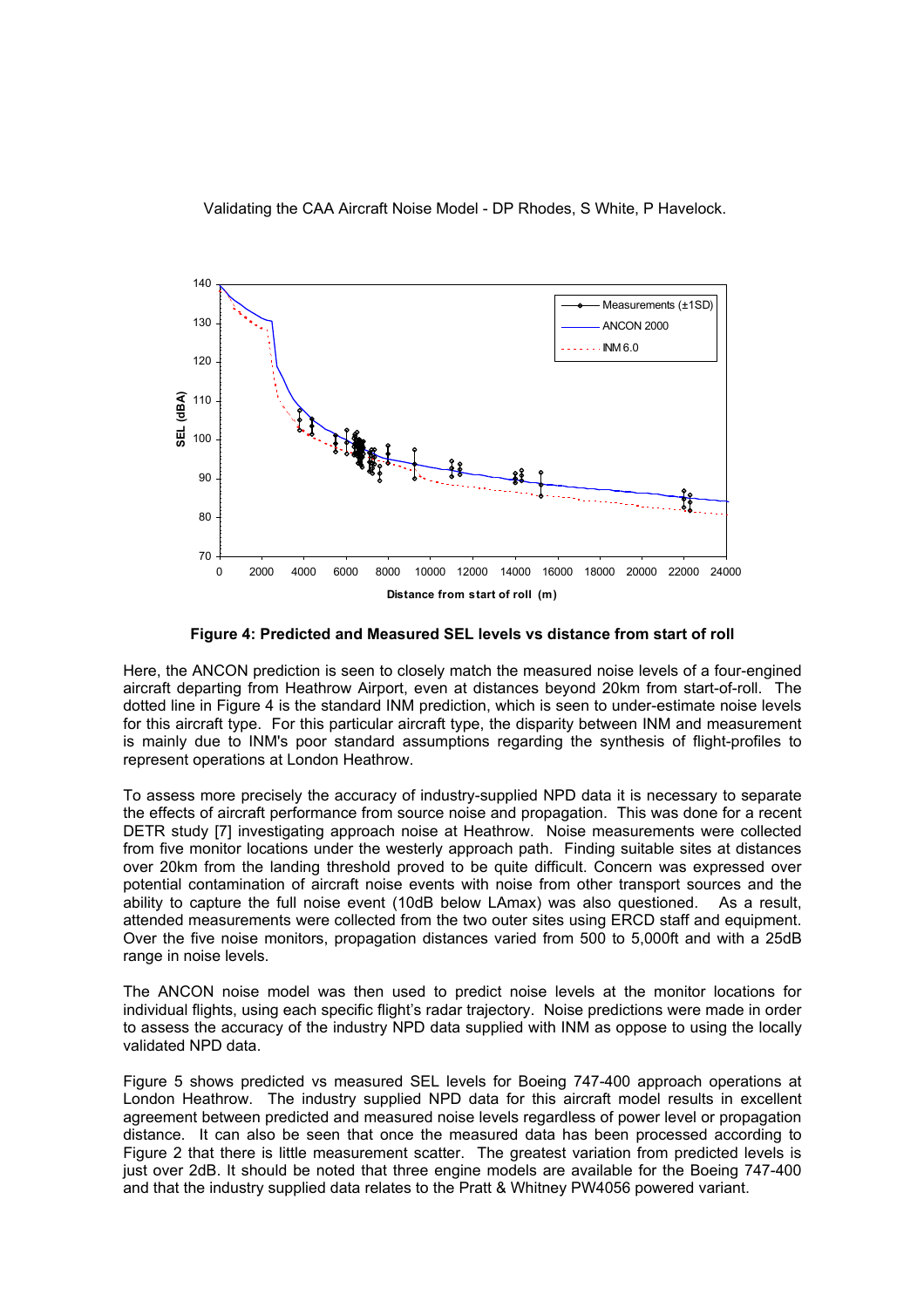However, noise certification data suggest all three engine models are very similar. This would appear to be confirmed by the results shown here.



**Figure 5: Predicted vs Measured approach noise levels for Boeing 747-400 (from [7])**

Figure 6 shows the differences obtained when using industry NPD data and ERCD corrected NPD data for B767-300 approaches at Heathrow. The industry supplied data is based on certificated noise levels of a CF6 powered B767-200. Figure 6 shows that by using the standard data, predicted noise levels are underestimated by 2-3dB at relatively low noise levels and by as much as 5dB at the close-in site corresponding to the highest noise levels. The main reason for this difference is probably the lack of empirical NPD data for this airframe-engine combination. The measurements presented in Figure 6 are for Boeing 767's with Rolls Royce RB211 engines. ERCD allows for this and uses NPD data based on local measurements, which provide a better estimate of approach noise levels for this aircraft type.



**Figure 6: Comparison of Industry and ERCD corrected NPD data (from [7])**